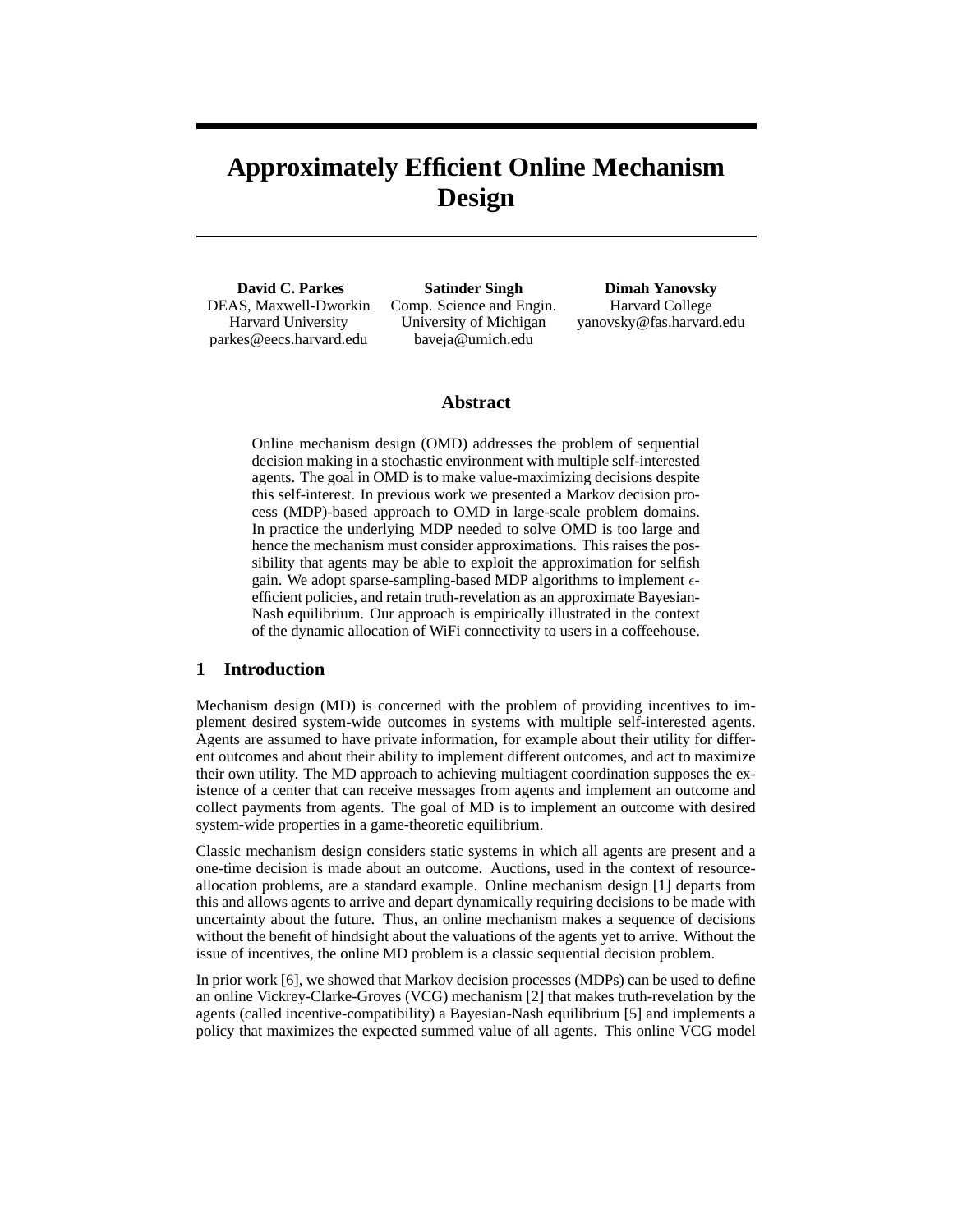differs from the line of work in *online auctions*, introduced by Lavi and Nisan [4] in that it assumes that the center has a model and it handles a general decision space and any decision horizon. Computing the payments and allocations in the online VCG mechanism involves solving the MDP that defines the underlying centralized (ignoring self-interest) decision making problem. For large systems, the MDPs that need to be solved exactly become large and thus computationally infeasible.

In this paper we consider the case where the underlying centralized MDPs are indeed too large and thus must be solved approximately, as will be the case in most real applications. Of course, there are several choices of methods for solving MDPs approximately. We show that the sparse-sampling algorithm due to Kearns et al. [3] is particularly well suited to online MD because it produces the needed *local* approximations to the optimal value and action efficiently. More challengingly, regardless of our choice the agents in the system can exploit their knowledge of the mechanism's approximation algorithm to try and "cheat" the mechanism to further their own selfish interests. Our main contribution is to demonstrate that our new approximate online VCG mechanism has truth-revelation by the agents as an  $\epsilon$ -Bayesian-Nash equilibrium (BNE). This approximate equilibrium supposes that each agent is indifferent to within an expected utility of  $\epsilon$ , and will play a truthful strategy in bestresponse to truthful strategies of other agents if no other strategy can improve its utility by more than  $\epsilon$ . For any  $\epsilon$ , our online mechanism has a run-time that is independent of the number of states in the underlying MDP, provides an  $\epsilon$ -BNE, and implements a policy with expected value within  $\epsilon$  of the optimal policy's value.

Our approach is empirically illustrated in the context of the dynamic allocation of WiFi connectivity to users in a coffeehouse. We demonstrate the speed-up introduced with sparsesampling (compared with policy calculation via value-iteration), as well as the economic value of adopting an MDP-based approach over a simple fixed-price approach.

#### **2 Preliminaries**

Here we formalize the multiagent sequential decision problem that defines the online mechanism design (OMD) problem. The approach is centralized. Each agent is asked to report its private information (for instance about its value and its capabilities) to a central planner or mechanism upon arrival. The mechanism implements a policy based on its view of the state of the world (as reported by agents). The policy defines actions in each state, and the assumption is that all agents acquiesce to the decisions of the planner. The mechanism also collects payments from agents, which can themselves depend on the reports of agents.

**Online Mechanism Design** We consider a finite-horizon problem with a set T of time points and a sequence of decisions  $k = \{k_1, \ldots, k_T\}$ , where  $k_t \in K_t$  and  $K_t$  is the set of feasible decisions in period t. Agent  $i \in \mathcal{I}$  arrives at time  $a_i \in \mathcal{T}$ , departs at time  $l_i \in \mathcal{T}$ , and has value  $v_i(k) \geq 0$  for a sequence of decisions k. By assumption, an agent has no value for decisions outside of interval  $[a_i, l_i]$ . Agents also face payments, which can be collected after an agent's departure. Collectively, information  $\theta_i = (a_i, l_i, v_i)$  defines the *type* of agent i with  $\theta_i \in \Theta$ . Agent types are sampled i.i.d. from a probability distribution  $f(\theta)$ , assumed known to the agents and to the central mechanism. Multiple agents can arrive and depart at the same time. Agent *i*, with type  $\theta_i$ , receives utility  $u_i(k, p; \theta_i) = v_i(k; \theta_i) - p$ , for decisions  $k$  and payment  $p$ . Agents are modeled as expected-utility maximizers.

**Definition 1** *(Online Mechanism Design) The OMD problem is to implement the sequence of decisions that maximizes the expected summed value across all agents in equilibrium, given self-interested agents with private information about valuations.*

In economic terms, an *optimal* (value-maximizing) policy is the allocatively-efficient, or simply the *efficient* policy. Note that nothing about the OMD models requires centralized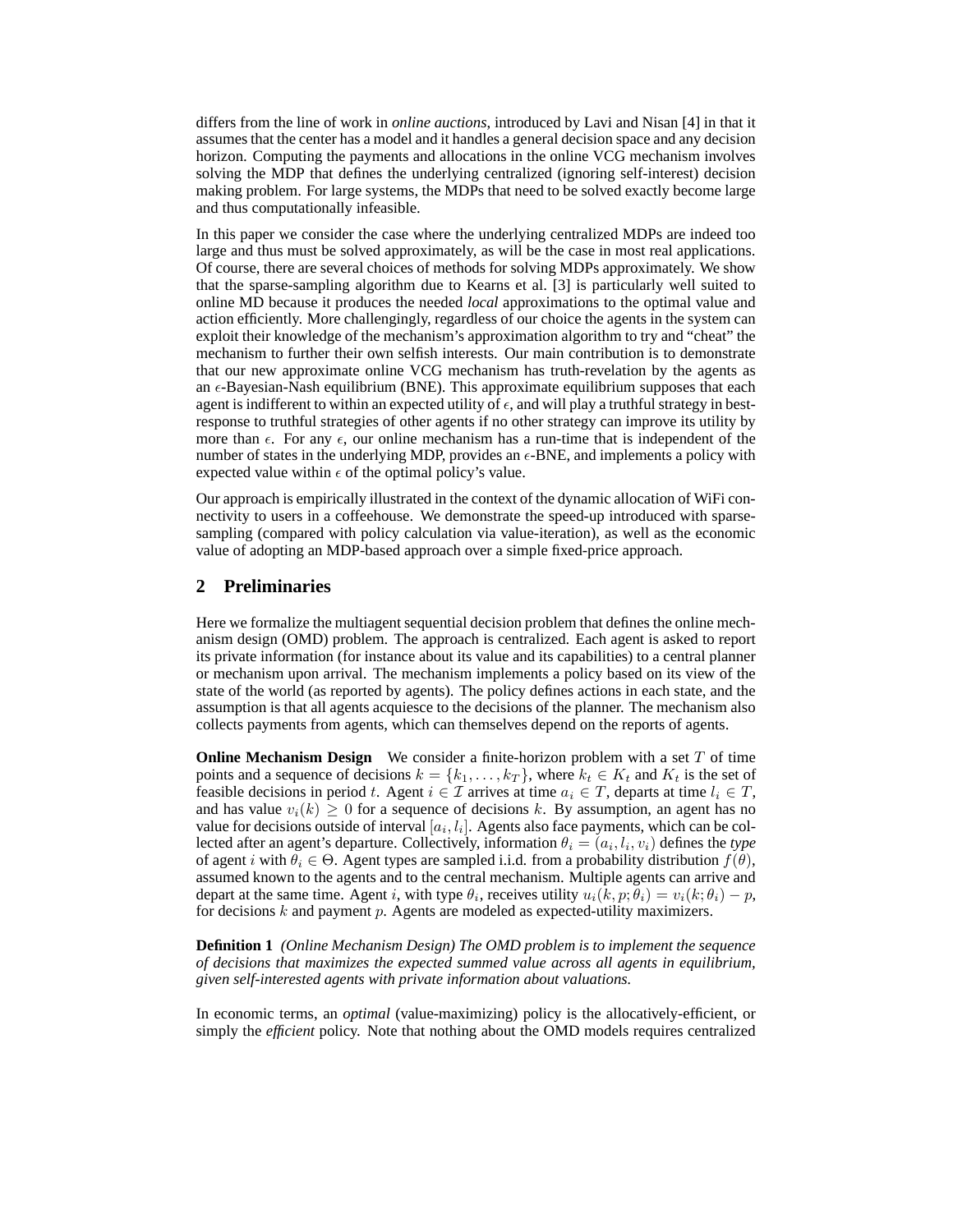*execution* of the joint plan. Rather, the agents themselves can have capabilities to perform actions and be asked to perform particular actions by the mechanism. The agents can also have private information about the actions that they are able to perform.

**Using MDPs to Solve Online Mechanism Design.** In the MDP-based approach to solving the OMD problem the sequential decision problem is formalized as an MDP with the state at any time encapsulating both the current agent population and constraints on current decisions as reflected by decisions made previously. The reward function in the MDP is simply defined to correspond with the total reported value of all agents for all sequences of decisions.

Given types  $\theta_i \in f(\theta)$  we define an MDP,  $M_f$ , as follows. Define the *state* of the MDP at time t as the history-vector  $h_t = (\theta_1, \dots, \theta_t; k_1, \dots, k_{t-1})$ , to include the reported types up to and including period t and the decisions made up to and including period  $t - 1$ .<sup>1</sup> The set of all possible states at time  $t$  is denoted  $H_t$ . The set of all possible states across all time is  $H = \bigcup_{t=1}^{T+1} H_t$ . The set of decisions available in state  $h_t$  is  $K_t(h_t)$ . Given a decision  $k_t \in$  $K_t(h_t)$  in state  $h_t$ , there is some probability distribution  $Prob(h_{t+1}|h_t, k_t)$  over possible next states  $h_{t+1}$ . In the setting of OMD, this probability distribution is determined by the uncertainty on new agent arrivals (as represented within  $f(\theta)$ ), together with departures and the impact of decision  $k_t$  on state.

The payoff function for the induced MDP is defined to reflect the goal of maximizing the total expected reward across all agents. In particular, payoff  $R^i(h_t, k_t) = v_i(k_{\leq t}; \theta_i)$  –  $v_i(k<sub>*t*-1</sub>; \theta_i)$  becomes available from agent i upon taking action  $k_t$  in state  $h_t$ . With this, we have  $\sum_{t=1}^{\tau} R^{i}(h_t, k_t) = v_i(k_{\leq \tau}; \theta_i)$ , for all periods  $\tau$  to provide the required correspondence with agent valuations. Let  $R(h_t, k_t) = \sum_i R^i(h_t, k_t)$ , denote the payoff obtained from all agents at time t. Given a (nonstationary) policy  $\pi = {\pi_1, \pi_2, ..., \pi_T}$ where  $\pi_t : H_t \to K_t$ , an MDP defines an MDP-value function  $V^{\pi}$  as follows:  $V^{\pi}(h_t)$  is the expected value of the summed payoff obtained from state  $h_t$  onwards under policy  $\pi$ , i.e.,  $V^{\pi}(h_t) = E_{\pi} \{ R(h_t, \pi(h_t)) + R(h_{t+1}, \pi(h_{t+1})) + \cdots + R(h_T, \pi(h_T)) \}$ . An optimal policy  $\pi^*$  is one that maximizes the MDP-value of every state in H.

The optimal MDP-value function  $V^*$  can be computed by value-iteration, and is defined so that  $V^*(h) = \max_{k \in K_t(h)} [R(h,k) + \sum_{h' \in H_{t+1}} Prob(h'|h,k)V^*(h')]$  for  $t = T 1, T-2, \ldots, 1$  and all  $h \in H_t$ , with  $V^*(h \in H_T) = \max_{k \in K_T(h)} R(h, k)$ . Given the optimal MDP-value function, the optimal policy is derived as follows: for  $t < T$ , policy  $\pi^*(h \in H_t)$  chooses action  $\arg \max_{k \in K_t(h)} [R(h,k) + \sum_{h' \in H_{t+1}} Prob(h'|h,k)V^*(h')]$ and  $\pi^*(h \in H_T) = \arg \max_{k \in K_T(h)} R(h, k)$ . Let  $\hat{\theta}_{\leq t'}$  denote reported types up to and including period t'. Let  $R^i_{\leq t'}(\hat{\theta}_{\leq t'};\pi)$  denote the total reported reward to agent i up to and including period  $t'$ . The *commitment period* for agent i is defined as the first period,  $m_i$ , for which  $\forall t \geq m_i$ ,  $R^i_{\leq m_i}(\hat{\theta}_{\leq m_i}; \pi) = R^i_{\leq t}(\hat{\theta}_{\leq m_i} \cup \theta'_{>m_i}; \pi)$ , for any types  $\theta'_{>m_i}$  still to arrive. This is the earliest period in which agent i's total value is known with certainty.

Let  $h_{t'}(\hat{\theta}_{\leq t'}; \pi)$  denote the state in period  $t'$  given reports  $\hat{\theta}_{\leq t'}$ . Let  $\hat{\theta}_{\leq t'\setminus i} = \hat{\theta}_{\leq t'} \setminus \hat{\theta}_i$ .

**Definition 2** *(Online VCG mechanism)* Given history  $h \in H$ , mechanism  $M_{\text{vcg}} =$  $(\Theta; \pi, p^{\text{vcg}})$  *implements policy*  $\pi$  *and collects payment,* 

$$
p_i^{\text{vcg}}(\hat{\theta}_{\leq m_i}; \pi) = R_{\leq m_i}^i(\hat{\theta}_{\leq m_i}; \pi) - \left[ V^{\pi}(h_{\hat{a}_i}(\hat{\theta}_{\leq \hat{a}_i}; \pi)) - V^{\pi}(h_{\hat{a}_i}(\hat{\theta}_{\leq \hat{a}_i \setminus i}; \pi)) \right] (1)
$$

from agent i in some period  $t' \geq m_i$ .

<sup>&</sup>lt;sup>1</sup>Using histories as state will make the state space very large. Often, there will be some function g for which  $g(h)$  is a sufficient statistic for all possible states h. We ignore this possibility here.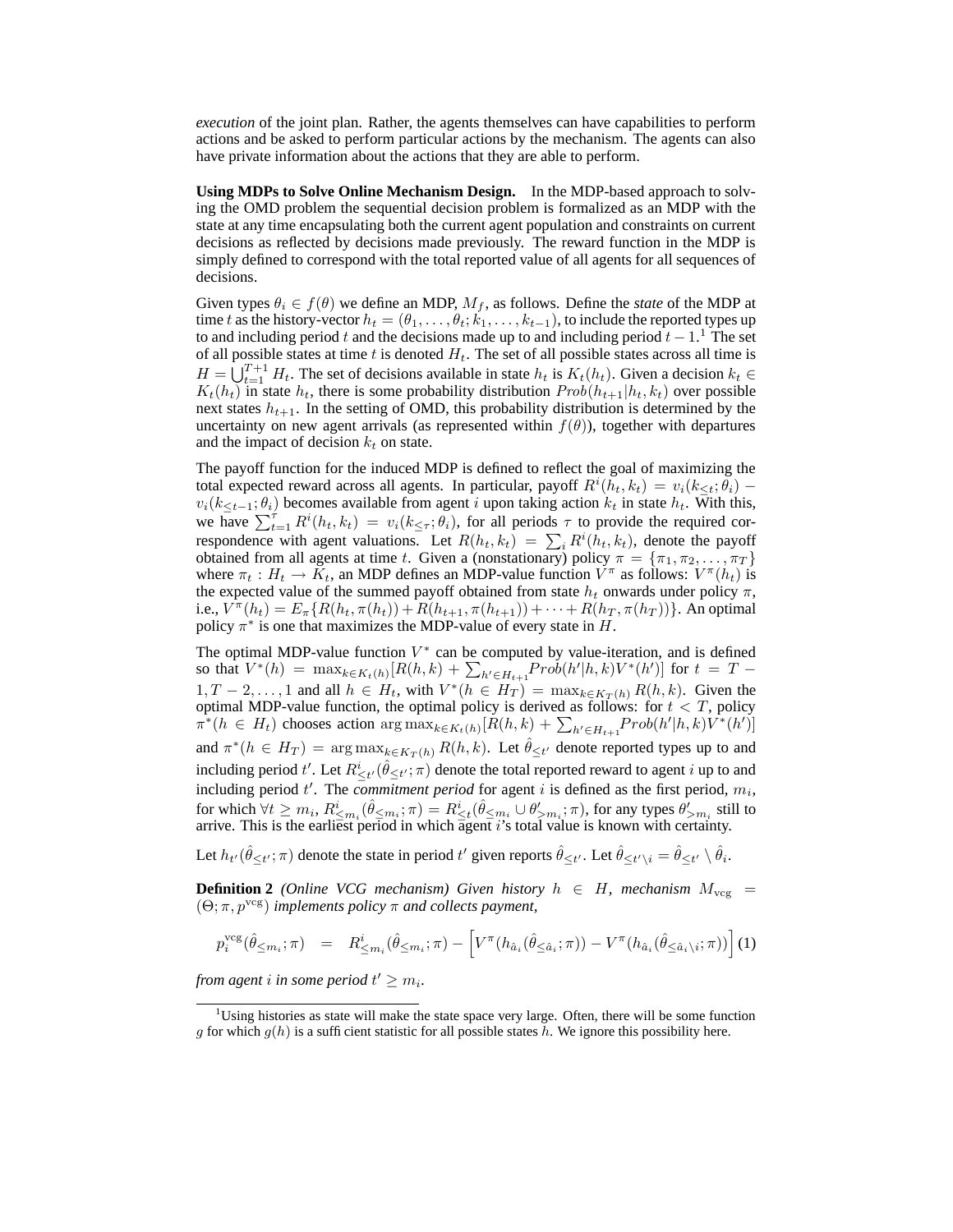Agent i's payment is equal to its reported value discounted by the expected marginal value that it will contribute to the system as determined by the MDP-value function for the policy in its arrival period. The incentive-compatibility of the Online VCG mechanism requires that the MDP satisfies *stalling* which requires that the expected value from the optimal policy in every state in which an agent arrives is at least the expected value from following the optimal action in that state as though the agent had never arrived and then returning to the optimal policy. Clearly, property  $K_t(h_t) \supseteq K_t(h_t \setminus \theta_i)$  in any period t in which  $\theta_i$  has just arrived is sufficient for stalling. Stalling is satisfied whenever an agent's arrival does not force a change in action on a policy.

**Theorem 1** *(Parkes & Singh [6])* An online VCG mechanism,  $M_{\text{vcg}} = (\Theta; \pi^*, p^{\text{vcg}})$ , *based on an optimal policy* π ∗ *for a correct MDP model that satisfies stalling is Bayesian-Nash incentive compatible and implements the optimal MDP policy.*

### **3 Solving Very Large MDPs Approximately**

From Equation 1, it can be seen that making outcome and payment decisions at any point in time in an online VCG mechanism does not require a global value function or a global policy. Unlike most methods for approximately solving MDPs that compute global approximations, the sparse-sampling methods of Kearns et al. [3] compute approximate values and actions for a single state at a time. Furthermore, sparse-sampling methods provide approximation guarantees that will be important to establish equilibrium properties — they can compute an  $\epsilon$ -approximation to the optimal value and action in a given state in time independent of the size of the state space (though polynomial in  $\frac{1}{\epsilon}$  and exponential in the time horizon). Thus, sparse-sampling methods are particularly suited to approximating online VCG and we adopt them here.

The sparse-sampling algorithm uses the MDP model  $M_f$  as a generative model, i.e., as a black box from which a sample of the next-state and reward distributions for any given state-action pair can be obtained. Given a state s and an approximation parameter  $\epsilon$ , it computes an  $\epsilon$ -accurate estimate of the optimal value for s as follows. We make the parameterization on  $\epsilon$  explicit by writing *sparse-sampling*( $\epsilon$ ). The algorithm builds out a depth-T sampled tree in which each node is a state and each node's children are obtained by sampling each action in that state m times (where m is chosen to guarantee an  $\epsilon$  approximation to the optimal value of s), and each edge is labeled with the sample reward for that transition. The algorithm computes estimates of the optimal value for nodes in the tree working backwards from the leaves as follows. The leaf-nodes have zero value. The value of a node is the maximum over the values for all actions in that node. The value of an action in a node is the summed value of the  $m$  rewards on the  $m$  outgoing edges for that action plus the summed value of the m children of that node. The estimated optimal value of state  $s$  is the value of the root node of the tree. The estimated optimal action in state  $s$  is the action that leads to the largest value for the root node in the tree.

**Lemma 1** *(Adapted from Kearns, Mansour & Ng [3]) The sparse-sampling* $(\epsilon)$  *algorithm, given access to a generative model for any* n*-action MDP* M*, takes as input any state*  $s \in S$  and any  $\epsilon > 0$ , outputs an action, and satisfies the following two conditions:

- (Running Time) The running time of the algorithm is  $O((nC)^T)$ , where  $C =$  $f'(n, \frac{1}{\epsilon}, R_{\text{max}}, T)$  and  $f'$  is a polynomial function of the approximation parameter  $\frac{1}{5}$ , the number of actions *n*, the largest expected reward in a state  $R_{\text{max}}$  and the *horizon* T*. In particular, the running time has no dependence on the number of states.*
- *(Near-Optimality) The value function of the stochastic policy implemented by the*  $sparse-sampling(\epsilon)$  algorithm, denoted  $V^{ss}$ , satisfies  $|V^*(s) - V^{ss}(s)| \leq \epsilon$  si-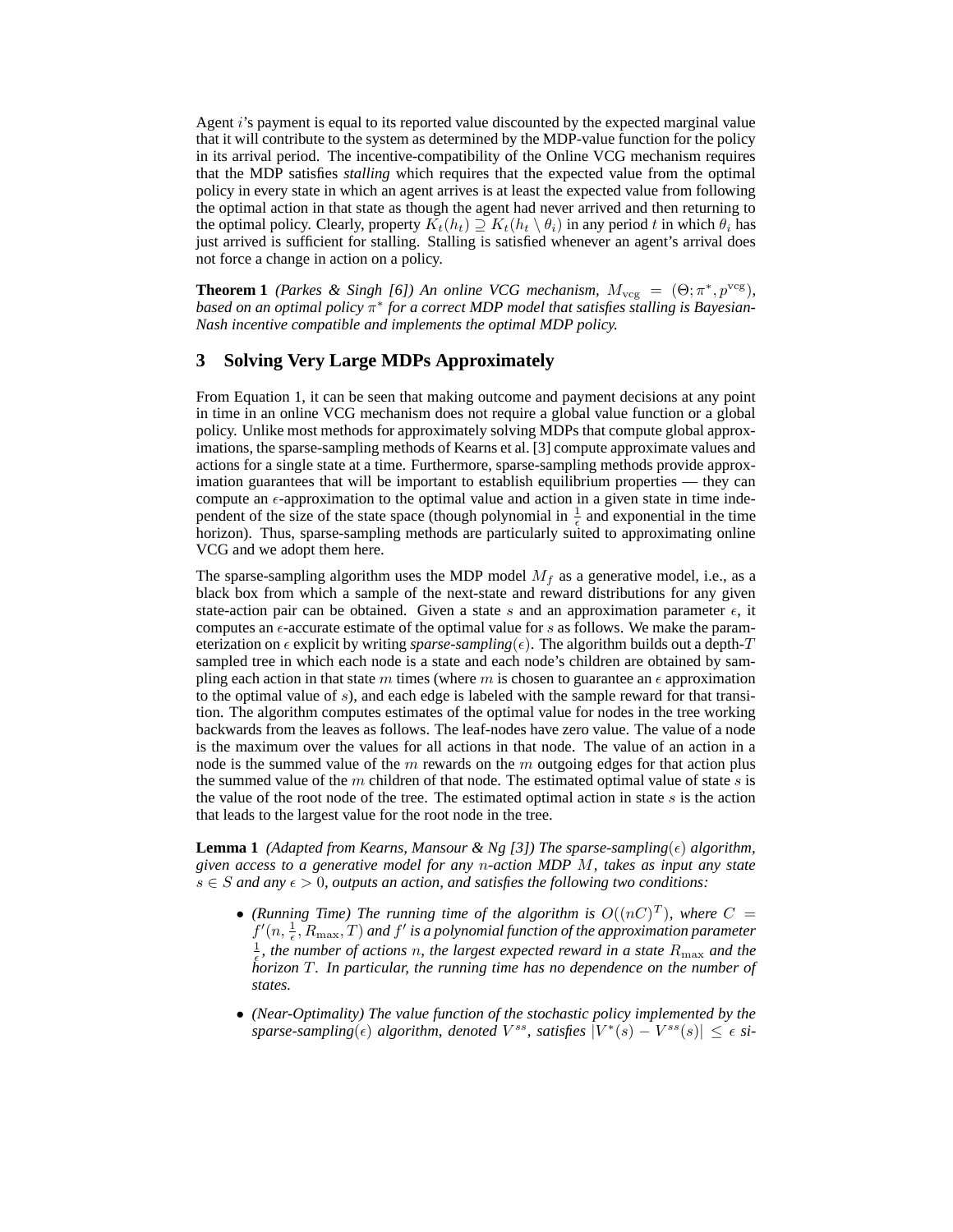*multaneously for all states*  $s \in S$ .

It is straightforward to derive the following corollary from the proof of Lemma 1 in [3].

**Corollary 1** *The value function computed by the sparse-sampling*( $\epsilon$ ) *algorithm, denoted*  $\hat{V}^{ss}$ , is near-optimal in expectation, i.e.,  $|V^*(s) - E\{\hat{V}^{ss}(s)\}| \leq \epsilon$  simultaneously for all *states*  $s \in S$  *and where the expectation is over the randomness introduced by the sparsesampling*( $\epsilon$ ) *algorithm.* 

## **4 Approximately Efficient Online Mechanism Design**

In this section, we define an *approximate* online VCG mechanism and consider the effect on incentives of substituting the sparse-sampling( $\epsilon$ ) algorithm into the online VCG mechanism. We model agents as indifferent between decisions that differ by at most a utility of  $\epsilon > 0$ , and consider an approximate Bayesian-Nash equilibrium. Let  $v_i(\theta; \pi)$  denote the final value to agent i after reports  $\theta$  given policy  $\pi$ .

**Definition 3** *(approximate BNE)* Mechanism  $M_{\text{vec}} = (\Theta, \pi, p^{\text{vcg}})$  *is*  $\epsilon$ -*Bayesian-Nash incentive compatible if*

$$
E_{\theta|\theta_{\leq t'}}\left\{v_i(\theta;\pi)-p_i^{\text{vcg}}(\theta;\pi)\right\}+\epsilon \geq E_{\theta|\theta_{\leq t'}}\left\{v_i(\theta_{-i},\hat{\theta}_i;\pi)-p_i^{\text{vcg}}(\theta_{-i},\hat{\theta}_i;\pi)\right\}(2)
$$

 $\omega$  *where agent*  $i$  *with type*  $\theta_i$  *arrives in period*  $t'$ *, and with the expectation taken over future types given current reports*  $\theta_{\leq t'}$ .

In particular, when truth-telling is an  $\epsilon$ -BNE we say that the mechanism is  $\epsilon$ -BNE incentive compatible and no agent can improve its expected utility by more than  $\epsilon > 0$ , for any type, as long as other agents are bidding truthfully. Equivalently, one can interpret an  $\epsilon$ -BNE as an *exact* equilibrium for agents that face a computational cost of at least  $\epsilon$  to compute the exact BNE.

**Definition 4** *(approximate mechanism)* A *sparse-sampling* $(\epsilon)$  *based approximate online VCG mechanism,*  $M_{\text{vcg}}(\epsilon) = (\Theta; \tilde{\pi}, \tilde{p}^{\text{vcg}})$ , uses the sparse-sampling( $\epsilon$ ) algorithm to imple*ment stochastic policy*  $\tilde{\pi}$  *and collects payment* 

$$
\tilde{p}_i^{\text{vcg}}(\hat{\theta}_{\leq m_i}; \tilde{\pi}) = R_{\leq m_i}^i(\hat{\theta}_{\leq m_i}; \tilde{\pi}) - \left[\hat{V}^{ss}(h_{\hat{a}_i}(\hat{\theta}_{\leq \hat{a}_i}; \tilde{\pi})) - \hat{V}^{ss}(h_{\hat{a}_i}(\hat{\theta}_{\leq \hat{a}_i \setminus i}; \tilde{\pi}))\right]
$$

from agent  $i$  in some period  $t' \geq m_i$ , for commitment period  $m_i$ .

Our proof of incentive-compatibility first demonstrates that an approximate *delayed VCG mechanism* [1, 6] is  $\epsilon$ -BNE. With this, we demonstrate that the expected value of the payments in the approximate online VCG mechanism is within  $3\epsilon$  of the payments in the approximate delayed VCG mechanism. The delayed VCG mechanism makes the same decisions as the online VCG mechanism, except that payments are delayed until the final period and computed as:

$$
p_i^{\text{Dvcg}}(\hat{\theta}; \pi) = R_{\leq T}^i(\hat{\theta}; \pi) - \left[ R_{\leq T}(\hat{\theta}; \pi) - R_{\leq T}(\hat{\theta}_{-i}; \pi) \right]
$$
(3)

where the discount is computed ex post, once the effect of an agent on the system value is known. In an *approximate* delayed-VCG mechanism, the role of the sparse-sampling algorithm is to implement an approximate policy, as well as counterfactual policies for the worlds  $\theta_{-i}$  without each agent i in turn. The total reported reward to agents  $\neq i$  over this counterfactual series of states is used to define the payment to agent i.

**Lemma 2** *Truthful bidding is an*  $\epsilon$ -Bayesian-Nash equilibrium in the sparse-sampling( $\epsilon$ ) *based approximate delayed-VCG mechanism.*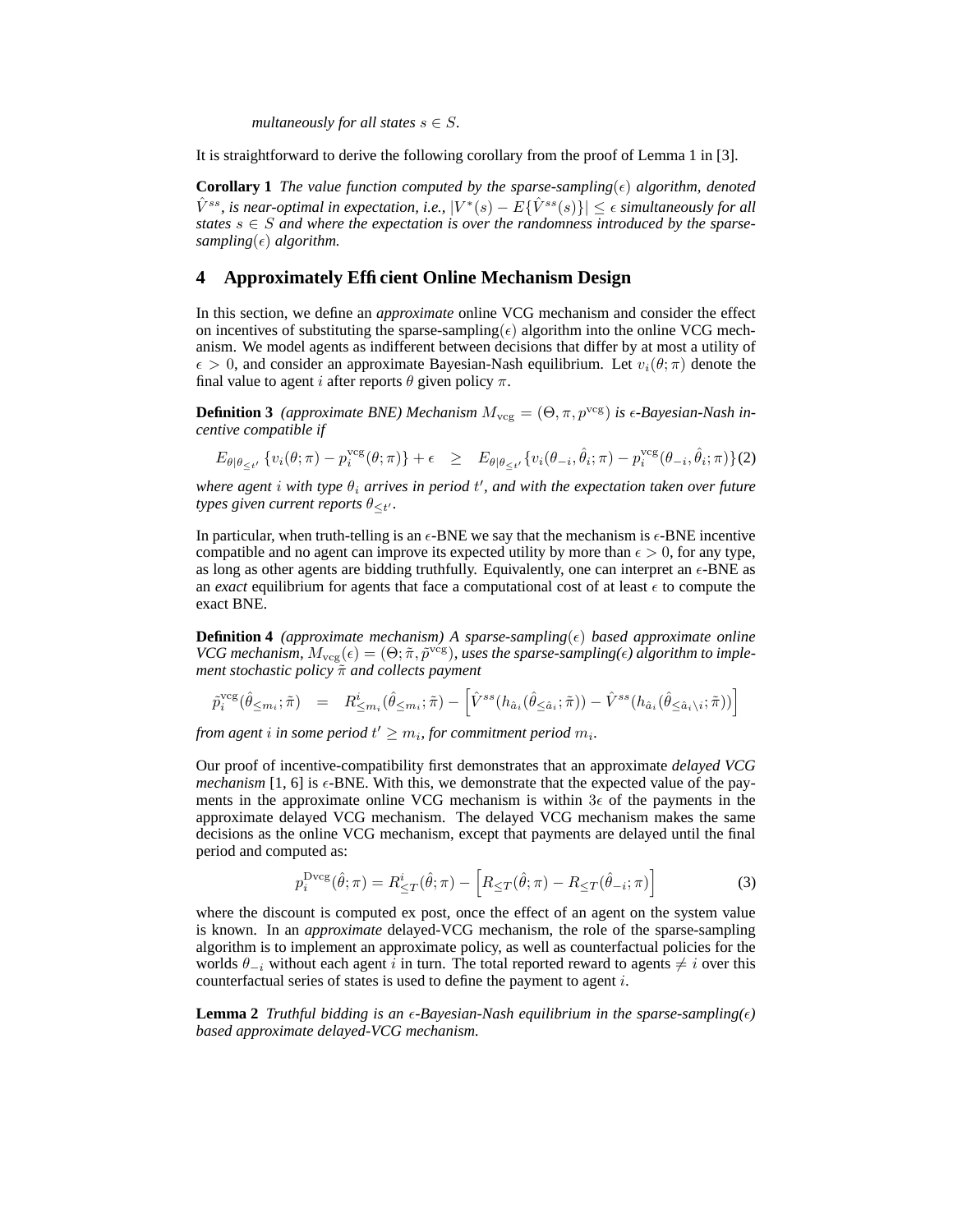**Proof:** Let  $\tilde{\pi}$  denote the approximate policy computed by the sparse-sampling algorithm. Assume agents  $\neq i$  are truthful. Now, if agent i bids truthfully its expected utility is

$$
E_{\theta|\theta \leq a_i} \{v_i(\theta; \tilde{\pi}) + \sum_{j \neq i} R_{\leq T}^j(\theta; \tilde{\pi}) - \sum_{j \neq i} R_{\leq T}^j(\theta_{-i}; \tilde{\pi})\}
$$
(4)

where the expectation is over both the types yet to be reported and the randomness introduced by the sparse-sampling( $\epsilon$ ) algorithm. Substituting  $R_{\leq a_i}(\theta_{\leq a_i}; \tilde{\pi})$  +  $V^{ss}(h_{a_i}(\theta_{\leq a_i};\tilde{\pi}))$  for the first two terms in Equation (4) and  $R_{\leq a_i}(\theta_{\leq a_i};\tilde{\pi})$  +  $V^{ss}(h_{a_i}(\theta \bar{\zeta}_{a_i\setminus i}; \hat{\pi}))$  for the third term, then its expected utility is at least

$$
V^*(h_{a_i}(\theta_{\leq a_i}; \tilde{\pi})) - V^{ss}(h_{a_i}(\theta_{\leq a_i \setminus i}; \tilde{\pi})) - \epsilon
$$
\n<sup>(5)</sup>

because  $V^{ss}(h_{a_i}(\theta_{\leq a_i}; \tilde{\pi})) \geq V^*(h_{a_i}(\theta_{\leq a_i}; \tilde{\pi})) - \epsilon$  by Lemma 1. Now, ignore term  $R_{\leq T}(\theta_{-i};\tilde{\pi})$  in Equation (4), which is independent of agent *i*'s bid  $\hat{\theta}_i$ , and consider the maximal expected utility to agent i from some non-truthful bid. The effect of  $\hat{\theta}_i$  on the first two terms is indirect, through a change in the policy for periods  $\geq a_i$ . An agent can change the policy only indirectly, by changing the center's view of the state by misreporting its type. By definition, the agent can do no better than selecting optimal policy  $\pi^*$ , which is defined to maximize the expected value of the first two terms. Putting this together, the expected utility from  $\hat{\theta}_i$  is at most  $V^*(h_{a_i}(\theta_{\leq a_i}; \tilde{\pi})) - V^{ss}(h_{a_i}(\theta_{\leq a_i\setminus i}; \tilde{\pi}))$  and at most  $\epsilon$ better than that from bidding truthfully.

#### **Theorem 2** *Truthful bidding is an* 4*-Bayesian-Nash equilibrium in the sparsesampling() based approximate online VCG mechanism.*

**Proof:** Assume agents  $\neq i$  bid truthfully, and consider report  $\hat{\theta}_i$ . Clearly, the policy implemented in the approximate online-VCG mechanism is the same as in the delayed-VCG mechanism for all  $\hat{\theta}_i$ . Left to show is that the expected value of the payments are within  $3\epsilon$  for all  $\hat{\theta}_i$ . From this we conclude that the expected utility to agent i in the approximate-VCG mechanism is always within  $3\epsilon$  of that in the approximate delayed-VCG mechanism, and therefore  $4\epsilon$ -BNE by Lemma 2. The expected payment in the approximate online VCG mechanism is

$$
E_{\theta|\theta_{\leq a_i}}\{R_{\leq T}^i(\hat{\theta};\tilde{\pi})\}-\left[E\{\hat{V}^{ss}(h_{\hat{a}_i}(\hat{\theta}_{\leq \hat{a}_i};\tilde{\pi})\}-E\{\hat{V}^{ss}(h_{\hat{a}_i}(\hat{\theta}_{\leq \hat{a}_i\backslash i};\tilde{\pi})\}\right]
$$

The value function computed by the sparse-sampling( $\epsilon$ ) algorithm is a random variable to agent i at the time of bidding, and the second and third expectations are over the randomness introduced by the sparse-sampling( $\epsilon$ ) algorithm. The first term is the same as in the payment in the approximate delayed-VCG mechanism. By Corollary 1, the value function estimated in the sparse-sampling( $\epsilon$ ) is near-optimal in expectation and the total of the second two terms is *at least*  $V^*(h_{\hat{a}_i}(\hat{\theta}_{\leq \hat{a}_i\setminus i}; \pi^*)) - V^*(h_{\hat{a}_i}(\hat{\theta}_{\leq \hat{a}_i}; \pi^*)) - 2\epsilon.$  Ignoring the first term in  $p_i^{\text{Dvcg}}$ , the expected payment in the approximate delayed-VCG mechanism is *no more* than  $V^*(h_{\hat{a}_i}(\hat{\theta}_{\leq \hat{a}_i\setminus i}; \pi^*)) - (V^*(h_{\hat{a}_i}(\hat{\theta}_{\leq \hat{a}_i}; \pi^*)) - \epsilon)$  because of the near-optimality of the value function of the stochastic policy (Lemma 1). Putting this together, we have a maximum difference in expected payments of  $3\epsilon$ . Similar analysis yields a maximum difference of  $3\epsilon$  when an upper-bound is taken on the payment in the online VCG mechanism and compared with a lower-bound on the payment in the delayed mechanism.

**Theorem 3** *For any parameter*  $\epsilon > 0$ , the sparse-sampling( $\epsilon$ ) based approximate online *VCG mechanism has -efficiency in an* 4*-BNE.*

## **5 Empirical Evaluation of Approximate Online VCG**

**The WiFi Problem.** The WiFi problem considers a fixed number of channels C with a random number of agents (max  $A$ ) that can arrive per period. The time horizon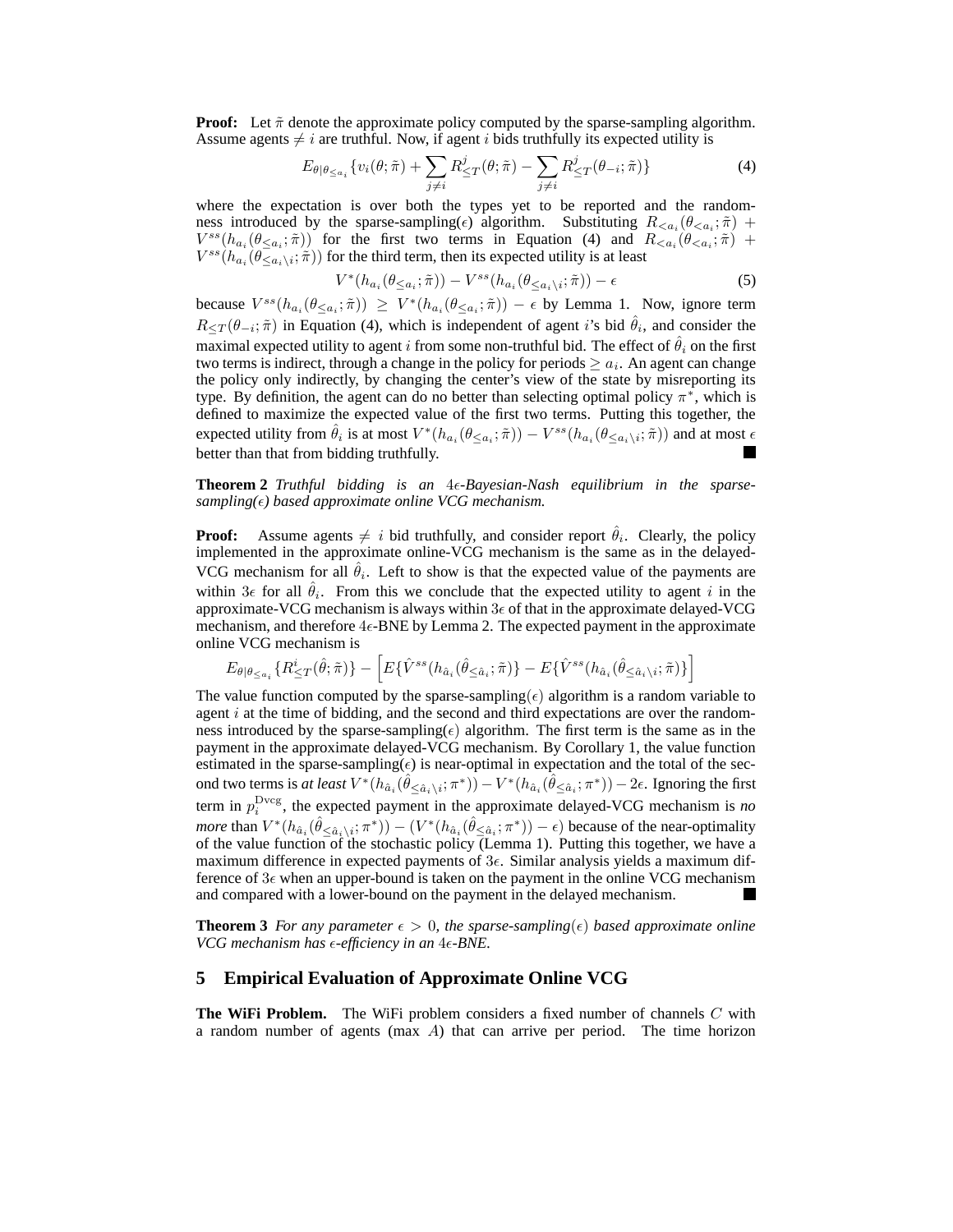$T = 50$ . Agents demand a single channel and arrive with per-unit value, distributed i.i.d.  $V = \{v_1, \ldots, v_k\}$  and duration in the system, distributed i.i.d.  $D = \{d_1, \ldots, d_l\}$ . The value model requires that any allocation to agent  $i$  must be for contiguous periods, and be made while the agent is present (i.e., during periods  $[t, a_i + d_i]$ , for arrival  $a_i$  and duration  $d_i$ ). An agent's value for an allocation of duration x is  $v_i x$  where  $v_i$  is its per-unit value. Let  $d_{\text{max}}$  denote the maximal possible allocated duration. We define the following MDP components:

**State space:** We use the following compact, sufficient, statistic of history: a *resource schedule* is a (weakly non-decreasing) vector of length  $d_{\text{max}}$  that counts the number of channels available in the current period and next  $d_{\text{max}} - 1$  periods given previous actions (C channels are available after this); an *agent vector* of size  $(k \times l)$  that provides a count of the number of agents present but not allocated for each possible per-unit value and each possible duration (the duration is automatically decremented when an agent remains in the system for a period without receiving an allocation); the time remaining until horizon T.

**Action space:** The policy can postpone an agent allocation, or allocate an agent to a channel for the remaining duration of the agent's time in the system if a channel is available, and the remaining duration is not greater than  $d_{\text{max}}$ .

**Payoff function:** The reward at a time step is the summed value obtained from all agents for which an allocation is made in this time step. This is the *total* value such an agent will receive before it departs.

**Transition probabilities:** The change in resource schedule, and in the agent vector that relates to agents currently present, is deterministic. The random new additions to the agent vector at each step are unaffected by the actions and also independent of time.

**Mechanisms.** In the exact online VCG mechanism we compute an optimal policy, and optimal MDP values, offline using finite-horizon value iteration [7]. In the sparsesampling( $\epsilon$ ) approach, we define a sampling tree depth L (perhaps  $\lt T$ ) and sample each state  $m$  times. This limited sampling depth places a lower-bound on the best possible approximation accuracy from the sparse-sampling algorithm. We also employ *agent pruning*, with the agent vector in the state representation pruned to remove dominated agents: consider agent type with duration d and value v and remove all but  $C - N$  agents where N is the number of agents that either have remaining duration  $\leq d$  and value  $> v$  or duration  $d < d$  and value  $\geq v$ . In computing payments we use *factoring*, and only determine VCG payments once for each type of agent to arrive. We compare performance with a simple *fixed-price allocation scheme* that given a particular problem, computes off-line a fixed number of periods and a fixed price (agents are queued and offered the price at random as resources become available) that yields the maximum expected total value.

**Results** In the default model, we set  $C = 5$ ,  $A = 5$ , define the set of values  $V = \{1, 2, 3\}$ , define the set of durations  $D = \{1, 2, 6\}$ , with lookahead  $L = 4$  and sampling width  $m = 6$ . All results are averaged over at least 10 instances, and experiments were performed on a 3GHz P4, with 512 MB RAM. Value and revenue is normalized by the total value demanded by all agents, i.e. the value with infinite capacity.<sup>2</sup> Looking first at economic properties, Figure 1(A) shows the effect of varying the number of agents from 2 to 12, comparing the value and revenue between the approximate online VCG mechanism and the fixed price mechanism. Notice that the MDP method dominates the price-based scheme for value, with a notable performance improvement over fixed price when demand is neither very low (no contention) nor very high (lots of competition). Revenue is also generally better from the MDP-based mechanism than in the fixed price scheme. Fig. 1(B) shows the similar effect of varying the number of channels from 3 to 10.

Turning now to computational properties, Figure 1 (C) illustrates the effectiveness of sparse-sampling, and also agent pruning, sampled over 100 instances. The model is very

 $2$ This explains why the value appears to drop as we scale up the number of agents— the total available value is increasing but supply remains fixed.